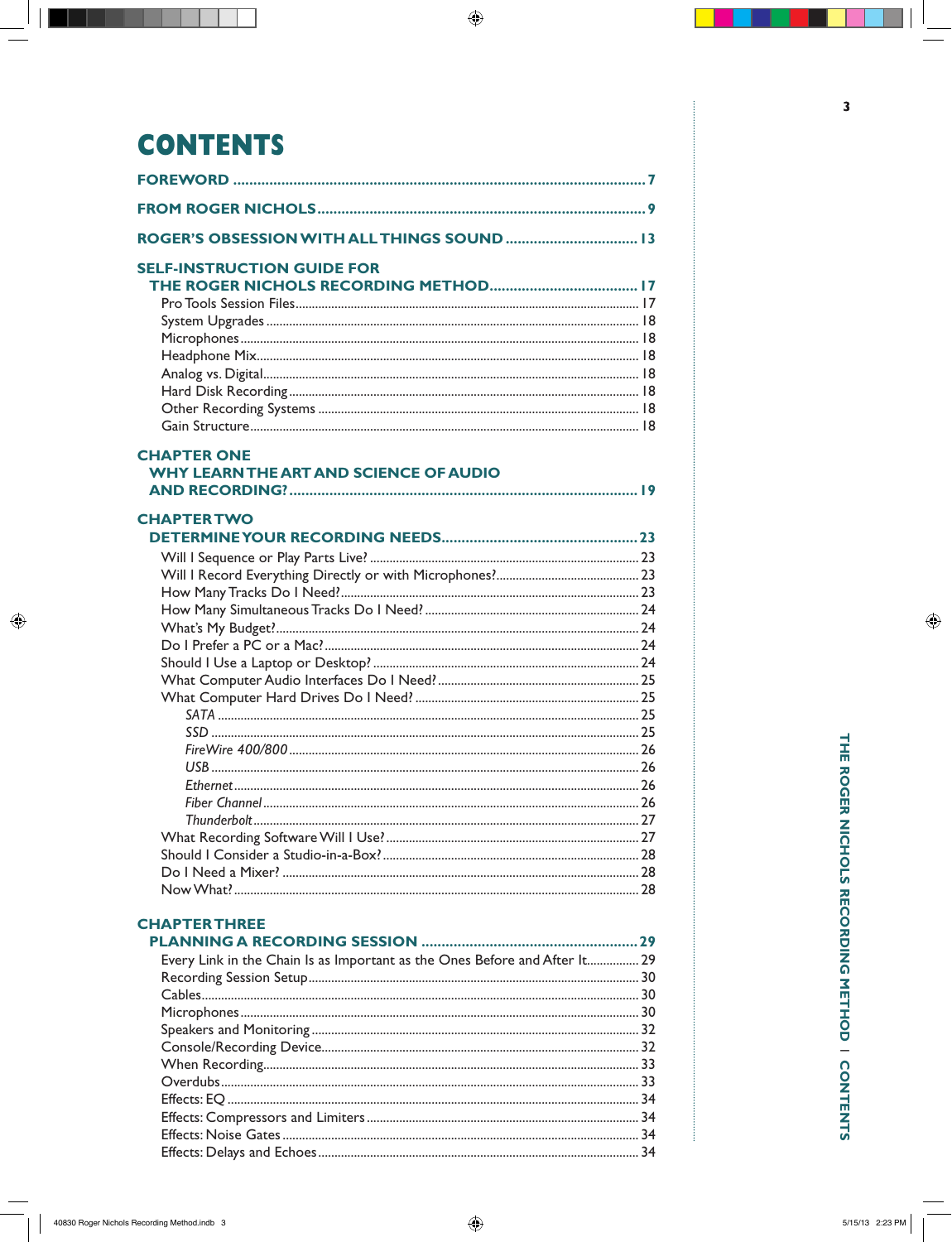# **CHAPTER FOUR**

| NOISE FROM YOUR ELECTRICAL CONNECTIONS39 |  |
|------------------------------------------|--|
|                                          |  |
|                                          |  |
|                                          |  |
|                                          |  |
|                                          |  |
|                                          |  |

#### **CHAPTER FIVE**

### **CHAPTER SIX**

| <b>CHAPTER SEVEN</b>                        |  |  |
|---------------------------------------------|--|--|
| MY DETAILED AUDIO PRODUCTION DEFINITIONS 51 |  |  |

#### **CHAPTER EIGHT**

| <b>CHAPTER NINE</b> |  |
|---------------------|--|
|                     |  |
|                     |  |
|                     |  |
|                     |  |
|                     |  |
|                     |  |
|                     |  |
|                     |  |
|                     |  |
|                     |  |
|                     |  |
|                     |  |
|                     |  |
|                     |  |
|                     |  |
|                     |  |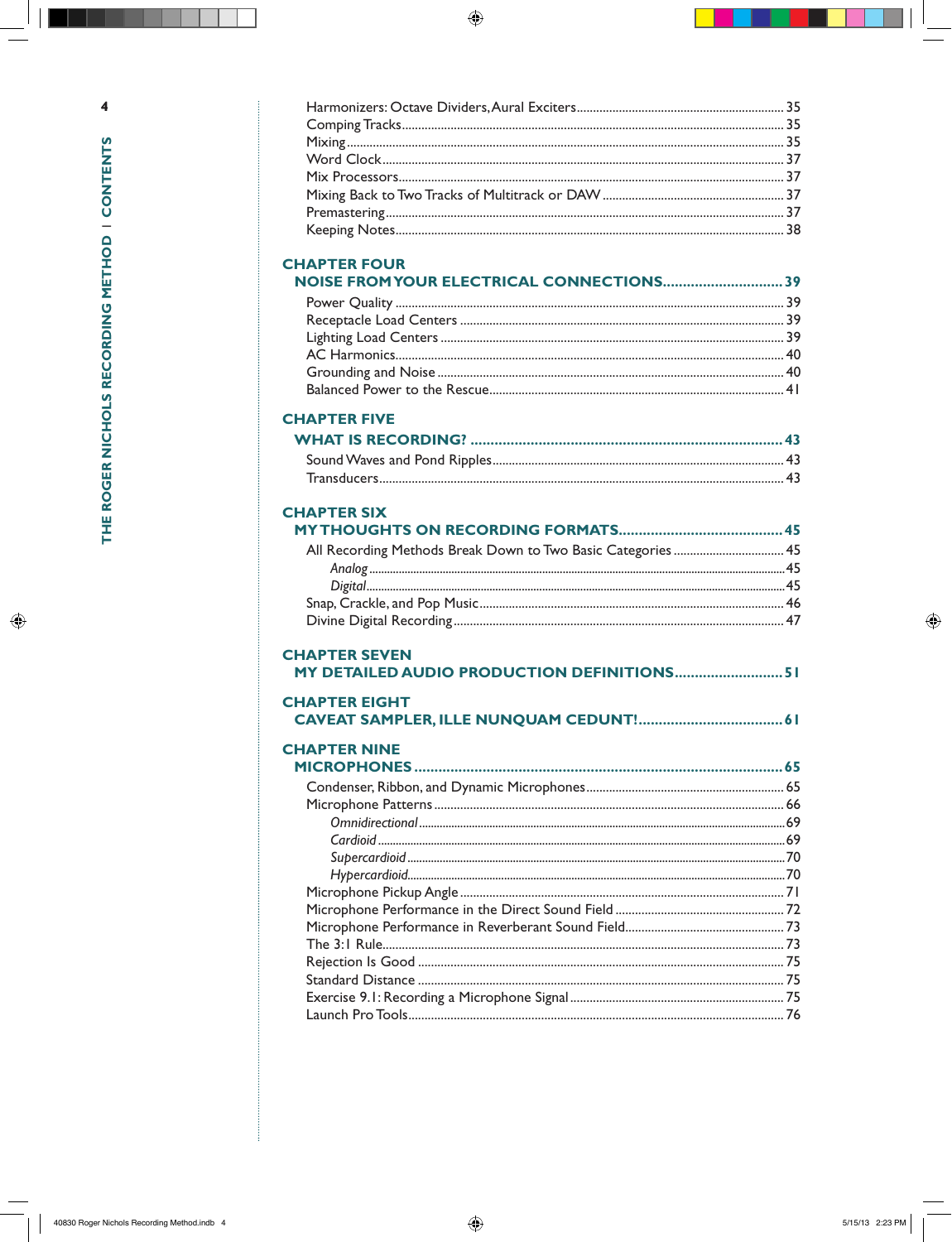#### **CHAPTERTEN**

#### **CHAPTER ELEVEN RECORDING FORMATS-UNDERSTANDING HOW DIGITAL AUDIO WORKS**

#### **CHAPTER TWELVE**

#### **CHAPTER THIRTEEN**

### **CHAPTER FOURTEEN**

## **CHAPTER FIFTEEN**

## **CHAPTER SIXTEEN**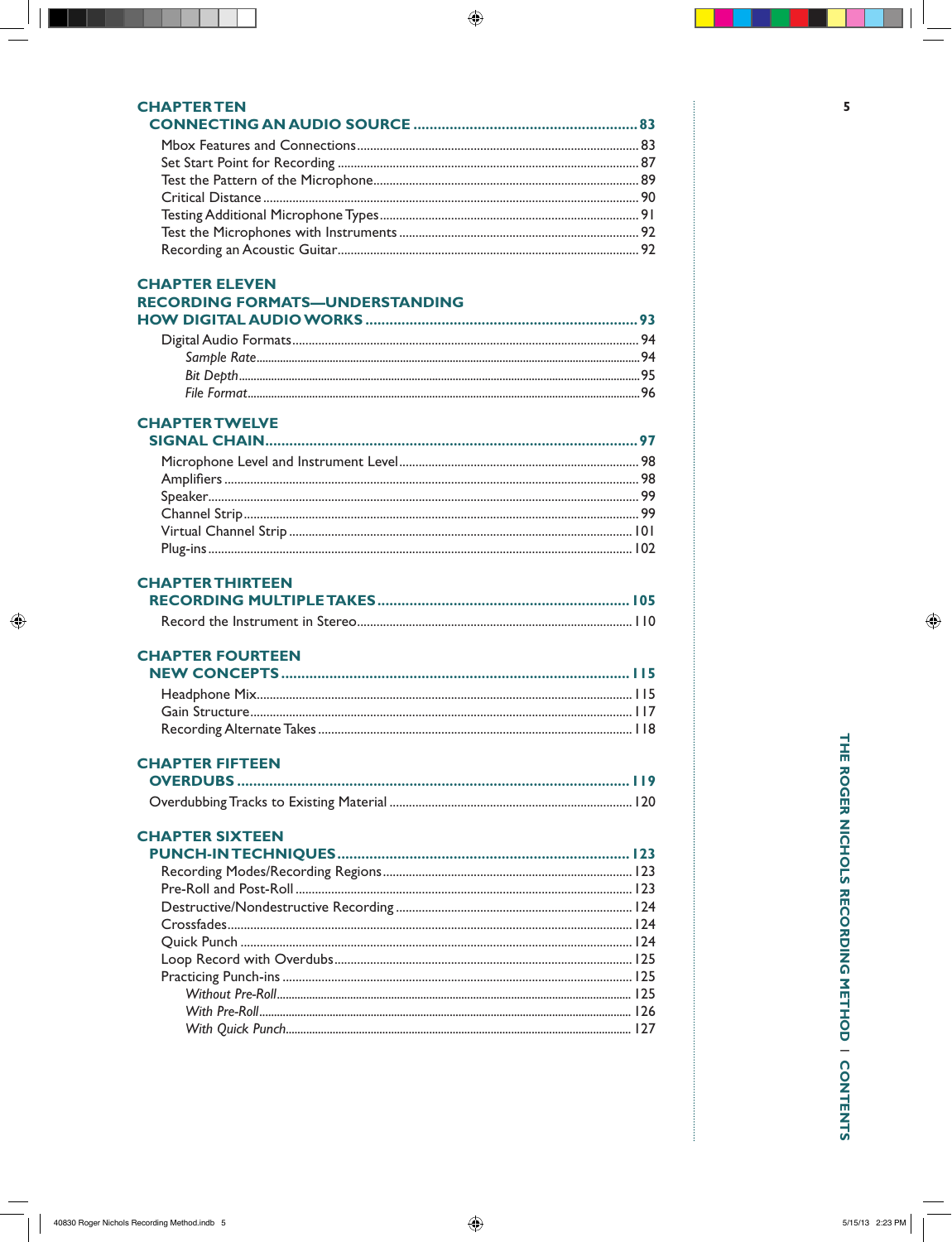## **CHAPTER SEVENTEEN**

# **CHAPTER EIGHTEEN**

## **CHAPTER NINETEEN**

### **CHAPTER TWENTY**

#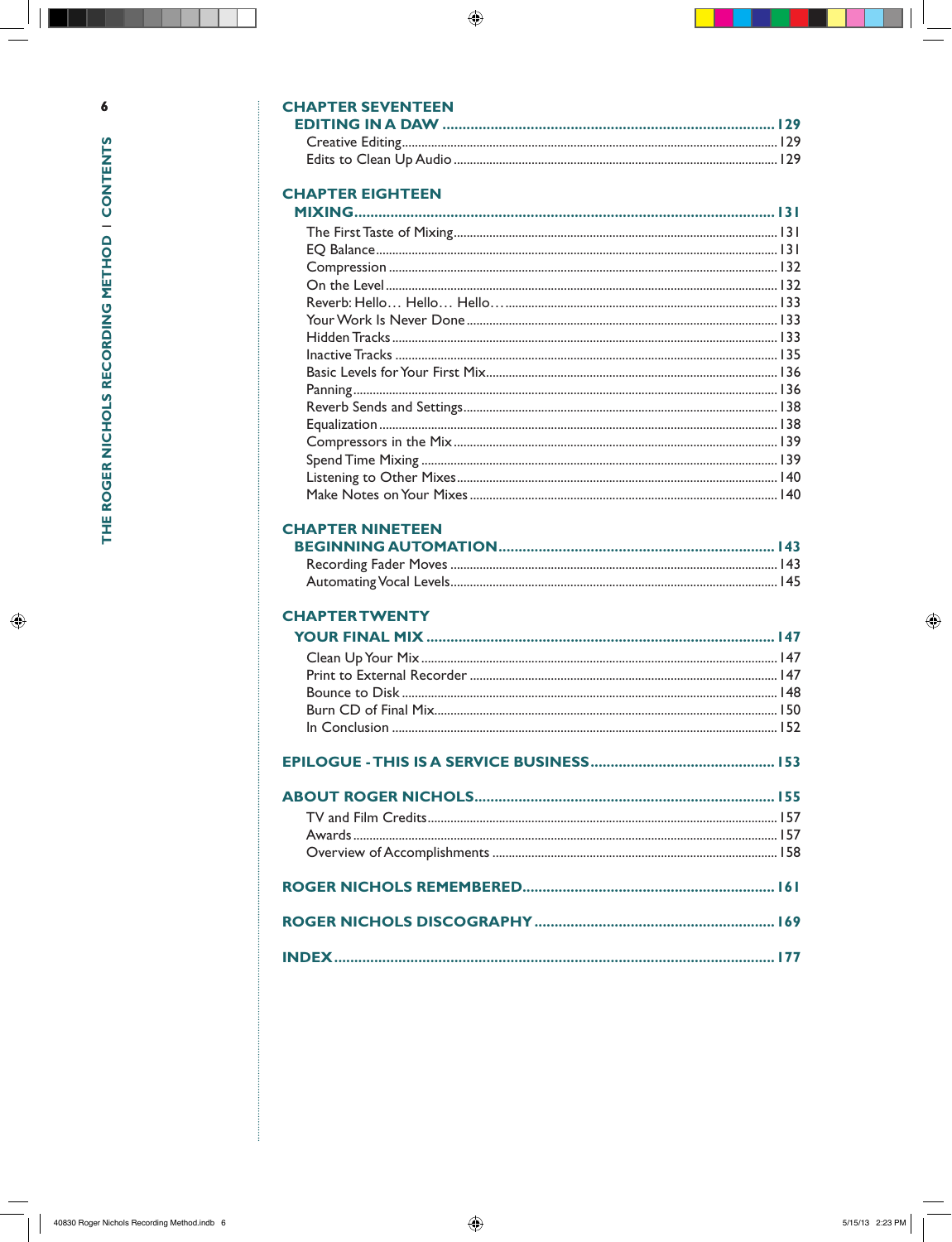# **Self-Instruction Guide for The Roger Nichols Recording Method**

A lot of thought was put into how to create a workshop type experience in this book. The experience desired for you, the reader, will:

- Give you the experience of recording without the expense of a live band.
- Allow you to work with the same song and instrument tracks as everyone using this book.
- Allow you to work at your own pace
- Let you have a different result with your studies of this material than others using the book and files, based on your individual taste when using plug-ins and performing edits to the source material.

#### **Pro Tools Session Files**

The course comes with a Pro Tools session with Audio Files. The contents need to be copied to the your computer. If the internal hard disk on the computer is not fast enough to perform the task then an external FireWire drive may be required. A 7200RPM hard drive is recommended. A copy of Pro Tools is needed to load the session files.

There are two session documents:

**Rec-101** is a Pro Tools Stationery Pad so that you cannot save over it. That means it's locked down, and you must Save As a new Pro Tools document. This is the session that you will use to perform all of your work. The session comes up with no tracks. You must add a new track for each overdub required by an exercise covered in the book.

The way the session is set-up is by having ALL tracks pre-recorded and hidden from your immediate view. Each of the hidden tracks output are routed to busses in Pro Tools. These routings match the inputs that you are asked to route to when each empty track is created.

For example:

- The hidden drum track is routed to Bus 1-2.
- You will be asked to create a Stereo Audio Track.
- The input is routed from Bus 1-2
- When you are recording, the drums are recorded into the new empty track as though they were being played live.

Each track is set-up the same way. Near the end of the course, you will be shown how to un-hide the additional tracks and Enable the additional tracks so that you can play back the entire demo session.

**Rec-101-Mix** is also a Pro Tools Stationery Pad of a final mix ready document. All tracks are edited and cleaned up. There are two Plug-ins pre-installed in this mix: a 4-band EQ on the Drums and a D-Verb on the reverb Aux track. Tracks that require some reverb have reverb sends on them. This session is to show you what your sessions should look like when you get to the mix portion of the book. If you have filled up your session document with too much garbage during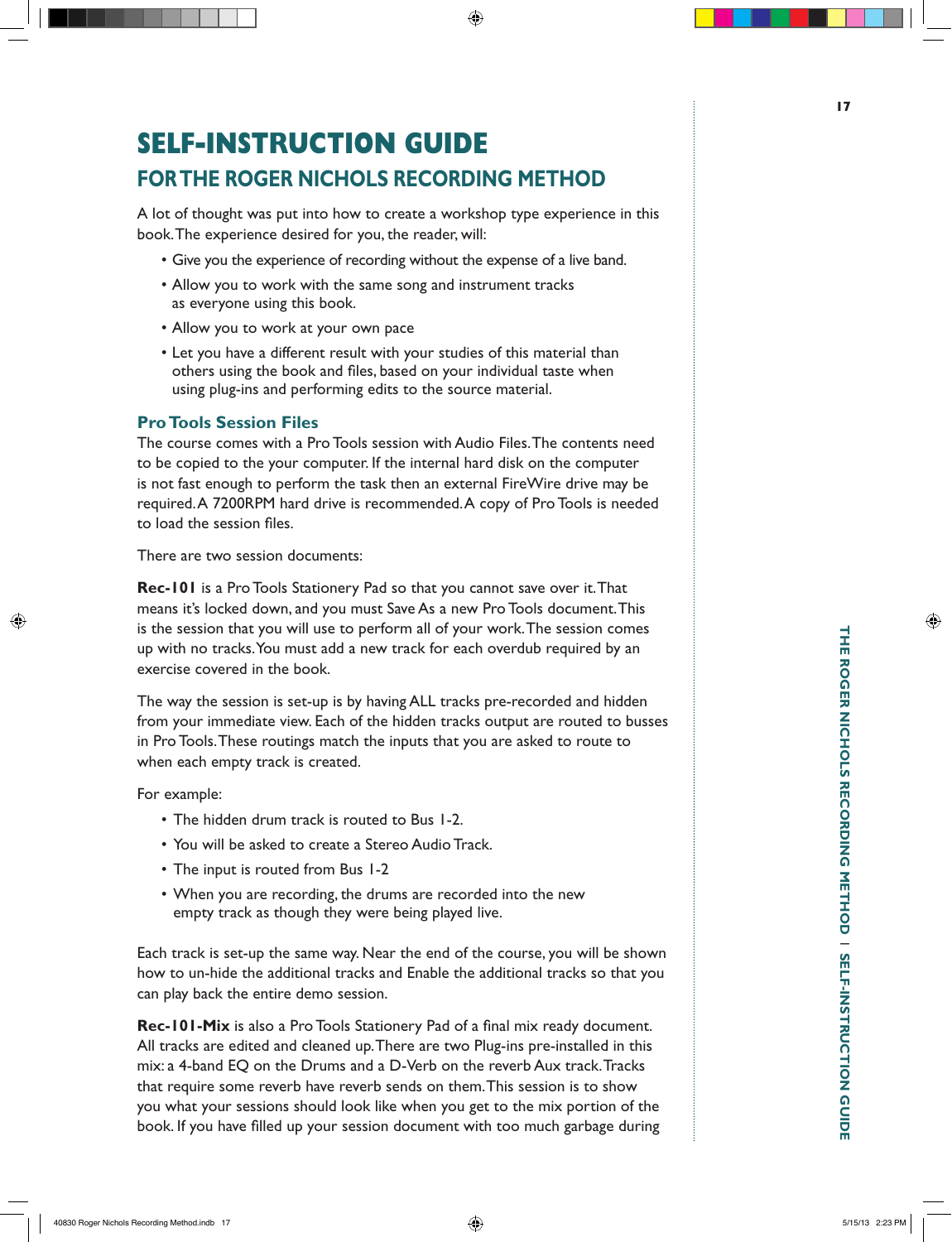## **NOISE FROM YOUR ELECTRICAL CONNECTIONS**

 $120$ 

90

 $60$ 

Spike, noise, surge, swell, transients, harmonics, and sag are not the names of members of a new alternative rock group. They are characteristic problems encountered in power management. AC power is often the most overlooked area in recording studio design. If you were a farmer and your horse was your livelihood, you would probably pay attention to how well it was doing. AC power is the main source of your income, and also the primary cause of all the hums and buzzes you must deal with on a day-to-day basis. They say that if you build a better mousetrap, people will beat a path to your door. Well, just wait until you have the quietest studio in town and see how fast everyone wants to work there. **RECOLUTE THE CONSERVATIVE AND THE CONSERVATIVE TO THE CONSERVATIVE TO THE CONSERVATIVE TO A THE CONSERVATIVE (CONSERVATIVE) THE CONSERVATIVE (CONSERVATIVE) (FOR THE CONSERVATIVE) (FOR THE CONSERVATIVE) (FOR THE CONSERVATI** 

#### **Power Quality**

Power quality can be measured by recording the duration and magnitude of any disturbances. Faults that are short in duration, such as transients, can damage sensitive electronic devices such as diodes, transistors, and ICs. Lower-level transients slowly eat away at internal semiconductor junctions within electronic equipment, eventually causing failures. High-frequency noise can cause digital data errors in both digital audio and computer equipment and can interfere with clock signals causing timing errors and excessive jitter. Voltage fluctuations affect motor operation and electronic equipment that requires a steady power source.

#### **Receptacle Load Centers**

**CHAPTER 1999** 

Receptacle load centers include the load center feeding mixing consoles, recording equipment/computers, and tape machine rooms. Connections and breakers should be inspected on a regular basis for loose connections, especially the feeders into the load center. Feeder cables can go through temperature fluctuations with load changes and these fluctuations can make cables swell and shrink, causing the connections to loosen. A loose connection can cause imbalances in phase currents and even be a fire hazard.

At the load center, harmonic currents can cause circuit breakers to trip. Thermal magnetic breakers may trip prematurely from excess heat in the panel caused by harmonic currents. Breakers may also trip erratically when nonlinear currents with high peak values are present. A peak-sensing circuit breaker responds to the peak of the current waveform. Since the peak may be higher due to harmonics, this type of breaker may also trip prematurely at a lower RMS current.

#### **Lighting Load Centers**

Excess heat caused by harmonics in a lighting circuit conduit can cause conductor insulation to fail. In energy saving electronic ballasts with solid-state power supplies, the phase and neutral currents can contain harmonics. Existing standards for the number of conductors in a conduit don't always account for the heat caused by these harmonics.

To find harmonic overloads in lighting circuits, you can measure the current in the feeder neutral. If the levels are high, compare the measured currents to the